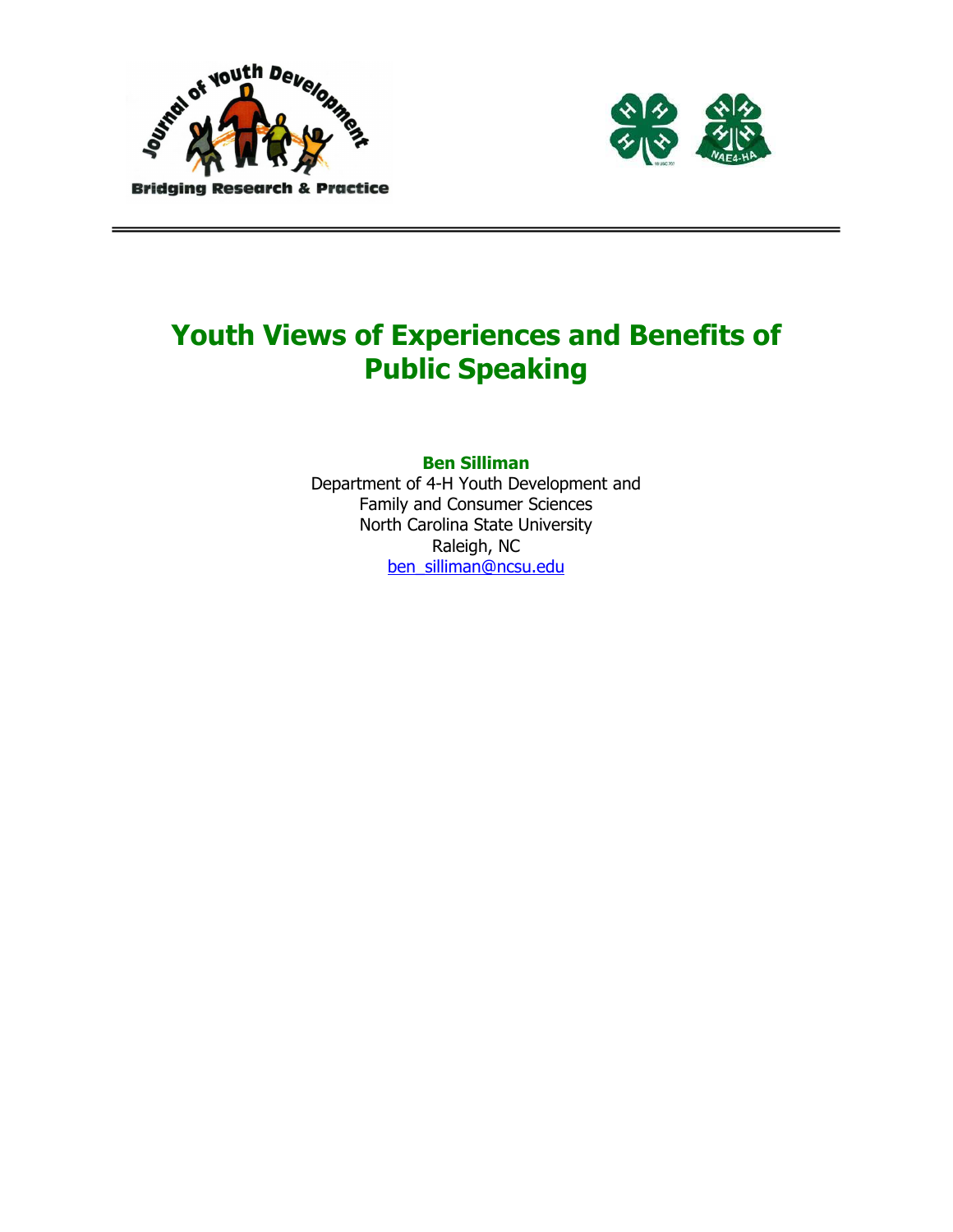

## **JOURNAL OF YOUTH DEVELOPMENT**

bridging research and practice



Volume 4, Number 2, Summer 2009 Article 090402PA002

## Youth Views of Experiences and Benefits of Public Speaking

Ben Silliman North Carolina State University

Abstract: Ninety-eight youth participants, ages 9-17, involved in a public speaking event reported that preparation and presentation of a 5- 12 minute demonstration or illustrated talk improved confidence, knowledge of a selected topic and skills in communicating, goal setting, organizing, working with others, and doing research. Positive benefits were reported from first-year as well as multi-year participants. Most youth surveyed indicated that they participated by choice and received adequate assistance in preparation for speaking. Similar results were found for a smaller group (N=20) involved in a non-competitive performing arts event. A randomly-selected group (N=37) interviewed about the extended effects of public speaking revealed that the experience helped them in school presentations, community leadership, and more in-depth involvement in specific topic areas. Implications of results for youth programming and engaging wider audiences of youth are discussed.

## **Introduction**

Public speaking has been regarded as a critical program activity from the early years of 4-H (Wessel & Wessel, 1982). Life skills refined in public speaking such as research, goal-setting, organization, oral communication, and self-confidence are often cited as critical workforce (Kane, et al., 1992), civic (Brockman, Tepper, & MacNeil, 2002; Michelson, Zaff, & Hair, 2002) and family (Kumpfer & Alvarado, 2003) assets. Public speaking skills are among the most frequently cited benefits of 4-H participation by current and former 4-Hers (Fox, Schroeder, & Lodl, 2003). However, the climate and impact of 4-H public speaking events, if evaluated, are not often reported in professional journals. Thus, a pilot study was developed to assess participant views of the experience and benefits as a first step in developing a more thorough evaluation of public speaking and other life skills.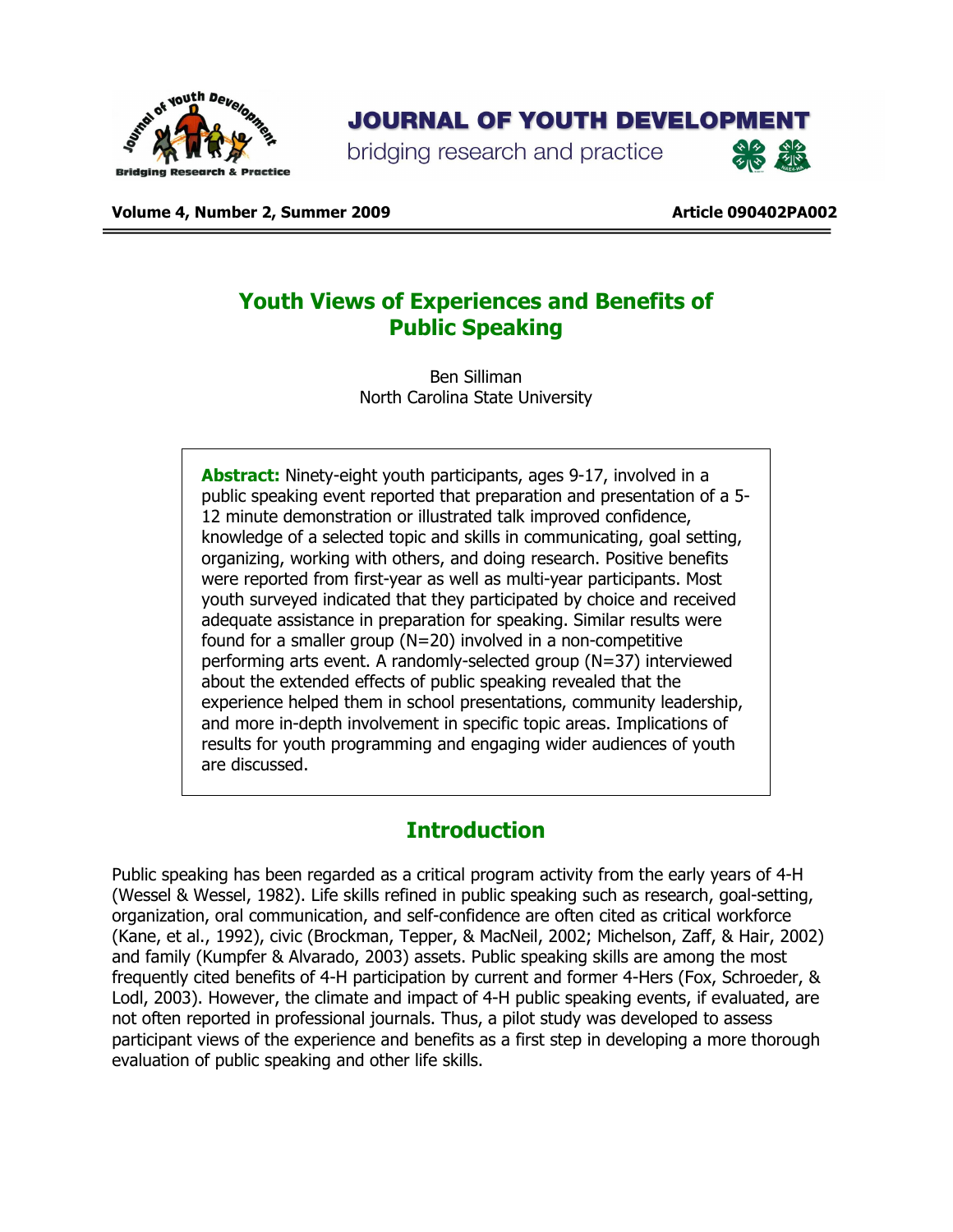Since the study was largely exploratory, youth worker experience and anecdotal reports led to the following hypotheses:

- 1. All projected outcomes (e.g., goal-setting, organization, research, communication, subject matter learning and confidence) will be valued, but confidence and subject matter learning will be most valued;
- 2. No differences in perceived benefits will be evident by gender, age, years of experience, or performance scores (null hypothesis);
- 3. No differences in level of perceived benefits will be evident by type of presentation (topical or creative performance).

#### Method

Ninety-eight of 108 youth participants in North Carolina 4-H Northwest District Activity Day (DAD) completed a one-page survey (see Attachment A) on the experience and benefits of this public speaking event. In addition, an age-stratified sample (N=37) was randomly selected for 10-15 minute interviews (see Attachment B) with experienced youth professionals and volunteers regarding the broader impact of participation. Youth completed surveys and interviews after their presentations but before the awards ceremony to minimize stress effects on presenting and reduce halo effects of judges' feedback on their self-evaluation.

Approximately one-half of participants were in the 11-13 year age group, with fewer in the 9-10 (23.5%) and 14-18 (25.5%) age groups. Mean and median age of participants was 12 years. A majority of participants were female (N=63), white (N=90), with most doing individual, rather than team, presentations. About half the youth (N=48) were presenting for the first time, but nearly one-third (N=28) were involved three years or more. One-third had placed first or second in district or state competition in previous years.

An additional 19 participants in a non-competitive creative performance activity also completed the survey. Due to differences in the purposes of events and overlap in participants (8 performers also presented topics), separate analyses were conducted for Presentation and Creative Performance groups. Data was analyzed using SPSS-PC, Version 15.

#### **Results**

#### Presentation Contest Participants

Nearly all presentation contest participants reported that their decisions to present were due to

- personal interest (N=81),
- urging of others  $(N=50)$ ,
- rewards such as money or a trip to 4-H Congress ( $N=42$ ),
- enjoyment of speaking  $(N=34)$ , and
- competing with friends (N=26).

Over half (N=54) indicated both internal and external influences on participation. Only seven youth cited external factors such as the urging of others or rewards as sole influences on participation.

Consistent with Hypothesis 1, youth indicated that preparation and competition helped them build self-confidence, learn more about their topic, and build other learning skills. The vast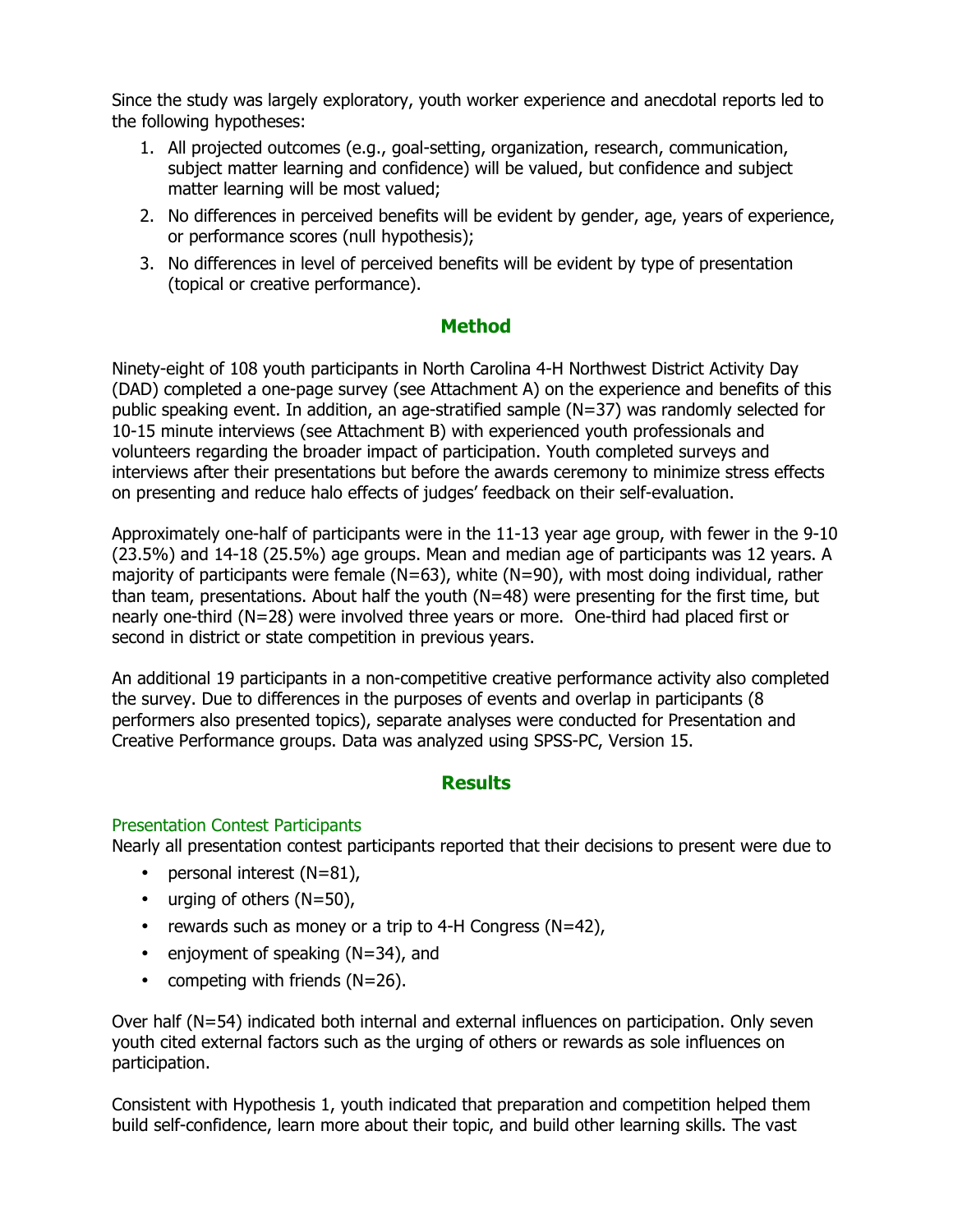majority viewed participation as very helpful (mean scores from 3.54 to 4.33 on a 5-point scale) in every life skills area. Paired-samples T-tests indicated significant differences between Confidence and Communication means (p<.005) and between Subject-matter Learning and Working with Others (p<.002). These results are reported in Table 1. Other mean differences were non-significant. Cronbach alpha reliability for the Outcomes scale was .77.

#### (number responding from N=98\*) Little | Some | A Lot | Mean Self-confidence 1 0 0 7 11 21 57 4.33/5.00 Learning about my topic 3 7 12 27 49 4.14 Communicating ideas to others 4 0 17 34 37 4.09 Organizing ideas 1 4 24 30 34 34 4.02 Setting and reaching goals  $\begin{array}{|c|c|c|c|c|c|c|c|c|c|c|} \hline 5 & 8 & 10 & 33 & 39 & 3.98 \ \hline \end{array}$ Working with others 1 6 12 20 27 32 3.69 Doing research 10 9 21 31 25 3.54

### Table 1

Level of Benefits of Public Speaking as Viewed by Youth Contestants

• Cumulative totals less than 98 reflect missing data

Note 1: Significant differences (p < .05) between Confidence and all but Learning from Topic; between Learning from Topic and Working with Others, Research ( $p < .02$ ).

Youth views of the benefits were moderately correlated, as follows: Youth who reported that the event boosted Self-Confidence also reported increases in Working with Others (r=.42; p<.01) and Goal Setting (r=.40; p<.01). Those who felt helped with Subject Matter Learning were also likely to report that presentations helped in Research Skills (r=.52; p<.01). Similar patterns were observed between Research Skills and Organization (r=.42; p<.01), Communication with Goal Setting (r=.42; p<.01), Working with Others (r=.42; p<.01), and Organization (r=.40; p<.01). Smaller, but significant correlations were detected between most other variables. Non-significant correlations were found between Confidence and both Subject Learning and Research Skills, and between Communication Skills and both Subject Learning and Working with Others. Years of participation was correlated significantly only with improved Research Skills (r=.23; p<.05) among all life skills outcomes. Interview results discussed below corroborated and extended survey results.

Hypothesis 2 was supported by a non-significant Independent Samples T-test by Gender and non-significant Oneway ANOVAs comparing self-perceived outcomes by Age group (9-10, 11-13, 14-18 competitive categories), Years of Experience groups (1, 2-3, more than 4 years). Independent Samples T-tests by Performance Score group (e.g., above and below median on total of three judge ratings) was significant for only one outcome, Subject Matter Learning (p=.018). Judging rubric reliability was high (alpha=.91).

#### Interview Results

Over 80% of youth interviewed agreed that they were able to apply knowledge and skills gained in public speaking, including subject matter, goal-setting, organization, communication, and working with others to school, work, and other social settings. Nearly 90% reported greater self-confidence as a result of participating. Youth most often commented on continuing subject matter learning: "I want to learn more in-depth about cats…fly fishing…nutrition…" "I will major in music…pursue a career in nursing…" Many comments implied application or expansion of life skills such as goal-setting, organizational, and communication skills in and out of school: "I am able to teach workshops…give speeches…do music…teach dance classes…" A few also noted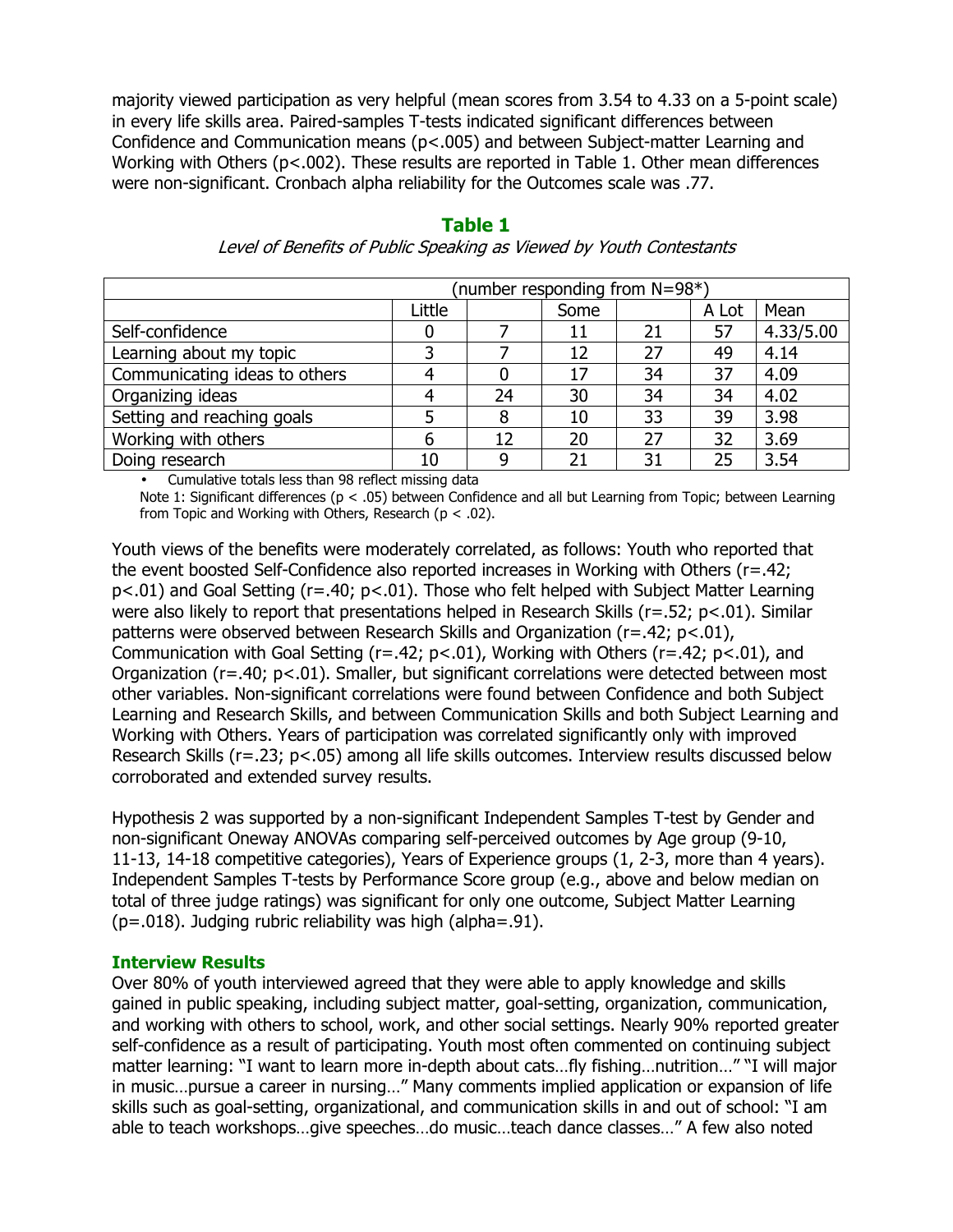areas for growth: "I don't follow through yet…I am a little nervous [during speeches]…" Youth were least likely to report application of presentation experience in research and study skills, yet 78% agreed that participation made a difference in those endeavors.

Most youth interviewed indicated that participation had improved school performance especially with self-determined projects (84%), volunteer skills (81%), and ability to relate to others (94%). Youth commented that subject learning enabled them to work effectively with livestock and pets as well as people, express themselves and work in groups. Many youth noted how public speaking had increased their self-confidence: "[It] helped in school presentations, Irish dance, and instruments…helped to know what I can do…I used to be shy but now am more confident…I am more confident in riding, soccer, and speaking to others."

#### Other Factors Surveyed

Most youth in this study reported that they received about the right amount of help in understanding the topic (55%), preparing a speech (48%), and practicing the speech (46%). About 10% reported a little less help than needed, while about 20% felt help was a little more than needed. Youth were more likely to indicate that they received much more help than needed (16-22%) than not as much as needed (1-4%). The Help scale reliability was alpha=.72 and correlations among items ranged from  $r = .40$  to  $r = .57$ . Program climate at the District Activity Day was rated positively, although the Climate scale reliability was less than ideal (alpha=.53). Almost all youth (85-99%) viewed event rules and judges as fair, room arrangements adequate, and audience friendly. Program climate items were moderately correlated.

Youth views of the climate for preparation and competition represent a significant, if brief, program quality check. Both preparation and event reports indicate a fair and supportive climate. Evidence for program quality supports the claim that helpful outcomes derive from the program itself rather than extraneous factors.

#### Creative Performance Participants

Thirteen girls and six boys, mostly in the 11-13 and 14-18 year-old groups, who participated in the non-competitive "4-H Entertains" event valued opportunities to build performance skills. Eighteen of 19 cited personal interest as their principal motivation, with 8 mentioning external influences. Hypothesis 3 was not supported as Performers perceived the helpfulness of their experience in a slightly different order than presenters: Goal-setting (X=4.28), Confidence  $(X=4.17)$ , Working with Others  $(X=4.06)$ , Organization  $(X=3.89)$ , Communication  $(X=3.72)$ , Subject Matter Learning (X=3.53), and Research (X=2.83). Independent Samples T-test comparisons of groups found significant differences in level of perceived benefits only for Communication and Research. Presenters gave higher ratings on both life skills. Performers were likely to say they received about the right amount of help and were generally satisfied with the climate of the event.

#### Conclusions and Implications

#### Participation and Recruitment

Although this study was brief and exploratory, results suggest that public speaking events are positively regarded by and have significant impact on young people. In general, youth participated by choice with social, competitive, and personal development motivations outweighing external incentives. Thus peer invitation, emphasizing the opportunities to share favorite subjects, will likely prove the most effective recruiting strategy for the event. Program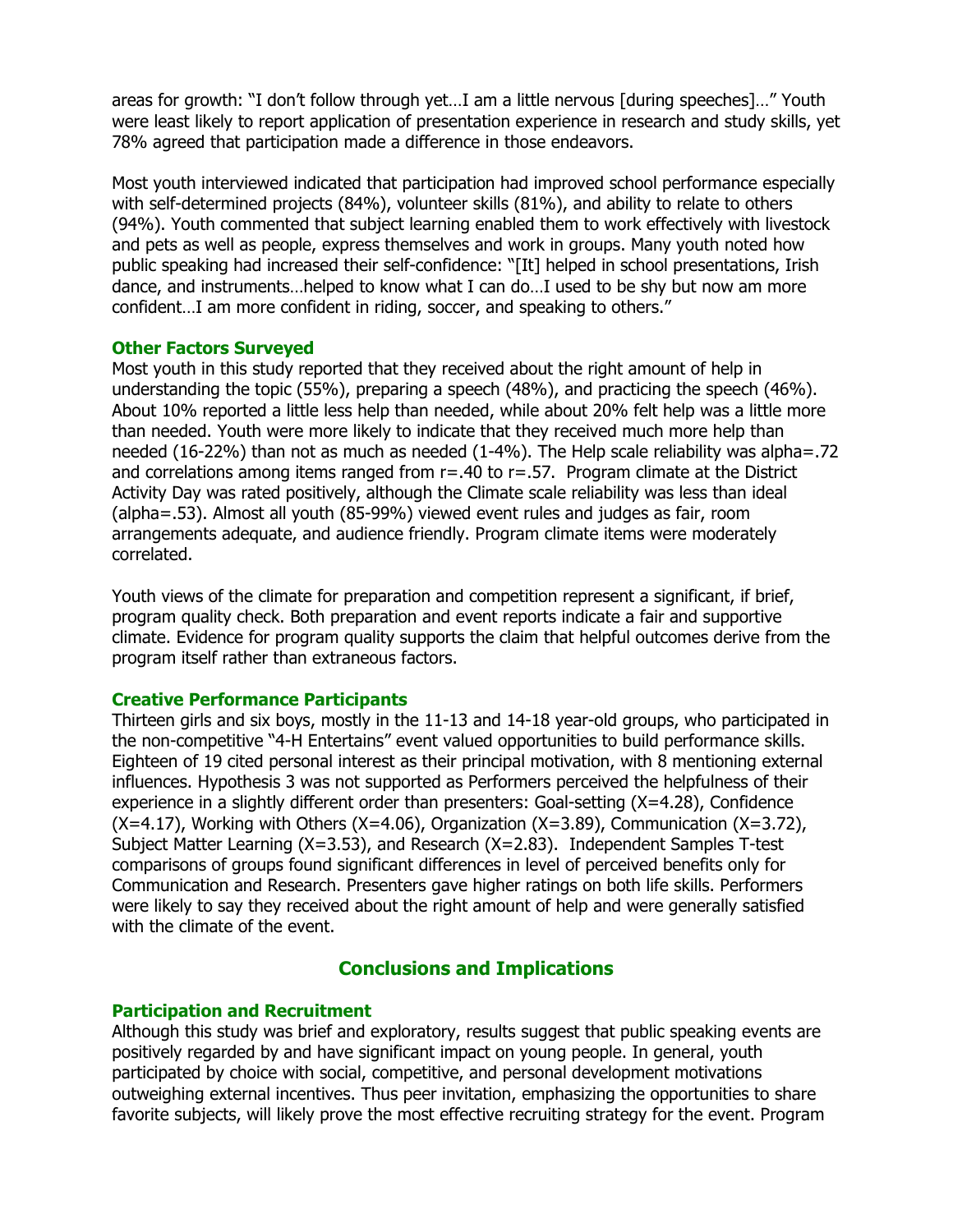outcomes for current participants suggest that a wider audience might benefit from the public speaking experience. Marketing research with a cross-section of youth might lend insight on barriers and incentives to engaging in public speaking. Special interest events such as science fairs could enable youth to share interests briefly and informally and receive coaching that might interest them in a more formal presentation opportunity.

#### Developmental and Learning Processes

Confidence and Subject Matter Learning were considered the most helpful outcomes of the presentation experience. This finding is consistent with event objectives and youth motivation to explore and share a favorite topic. Goal Setting and Working with Others were viewed as most important by performers, consistent with the self-determined and topic-free focus of this event. Additional research is needed to better understand the processes by which these events help youth grow in confidence and life skills. However, findings suggest that public speaking serves as a valuable self-directed expressive skill that fosters competence, confidence, and when associated with club activity, represents connectedness. Lerner, et al. (2005) identified these elements as building blocks for positive youth development.

Interview results suggest that public speaking experiences prepared youth for contributions such as club and class leadership, community service, and citizenship. This pattern of applying lessons from speaking supports the notion that contribution emerges from a context of confidence and competence (Lerner, et al., 2005). However, more research is needed to better understand how these experiences compare to and complement other activities in the development of life skills.

#### Differential Benefits to Participants

All life skills outcomes were highly valued by youth, with few differences by age, gender, years of participation, or performance scores. Significantly, experiences were perceived as helpful by those whose performances judged positively as well as not-so-positively. Youth viewed their experiences as beneficial from the first year of participation and those who continued reported confidence, subject matter learning, and life skills growth with each experience. Moreover, youth typically apply these skills in other settings. Public speaking events, like other projectbased experiential learning, provide a context in which youth at different levels of experience can benefit in their own way. Thus the same event may foster successive growth experiences and applications. More research is needed to document these processes of change and the learning experiences that facilitate them. Research with non-participants and non-continuing participants would help youth professionals better understand limits and benefits of public speaking for 4-H members and broader youth population.

#### Connections Between Life Skills

Views of life skills outcomes were moderately correlated. This finding is not surprising since public speaking cultivates many skills simultaneously. Also, enjoyment of the presentation experience may enhance perceptions of all elements. Gains in confidence were most highly correlated with life skills such as communication, goal setting, and working with others but not significantly correlated with subject learning or research skill gains. Those who valued research skill gains were more likely to report that presenting enhanced their knowledge and organizational skills. These trends suggest that youth view public speaking as increasing confidence, regardless of gains in expertise. However, research skill was the only outcome significantly correlated with years of experience.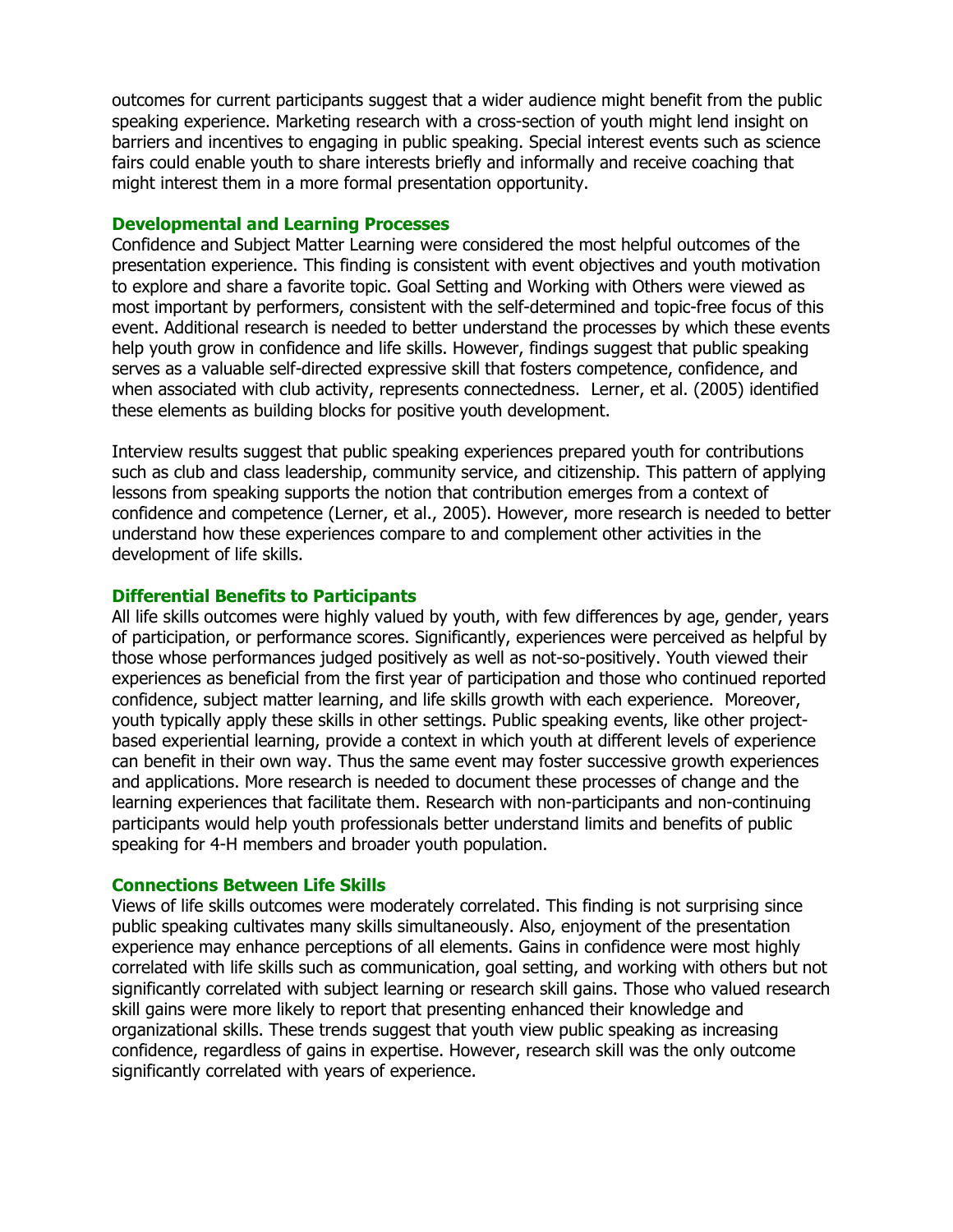Early experience may be most likely to yield general benefits such as confidence and organizational skills that later aid youth in pursuing more in-depth knowledge and research skills. It is also likely that the meaning, as well as the degree, of perceived helpfulness-of-event or skill growth varies across individuals, particularly by age and experience. In-depth and longitudinal research on public speaking experiences will be needed to adequately explore these patterns of growth and meaning.

Overall, the vast majority of responses on or near the "about right" category for preparation suggests developmentally-sensitive coaching and/or effective youth-adult collaboration in preparing for presentations. Mean scores indicate a consistent pattern of assistance from research through practice, with youth most likely to say that they received too much help during the practice phase. Ongoing observations and feedback from youth and adults would be helpful in documenting these processes, especially differences between first-time and more experienced participants. In general, youth rated the climate of the District Activity Day very positively. Future research might provide a more extensive list of climate factors and determine both their meaning and importance to presenters from different age groups.

#### **Limitations**

This study engaged a convenience sample of largely white, middle class 4-H youth who may not be representative of all Public Speaking event participants or of the broader youth population including those who choose not to participate or those not selected for district competition. Additional in-depth and longitudinal designs including unbiased observers as well as participant self-report could provide a more detailed and accurate description of the presentation experience and benefits. However, the high reliability of the Helpfulness and Judging Rubric scales and the extensive examples provided in interview speak to the credibility of self-report methods. Moreover, the general conclusions derived from the data seemed reasonable to experienced coaches and judges who reviewed them.

#### **Summary**

Evidence from this exploratory study points to the immediate and sustained impact of participating in a public speaking and creative performance events, including self-reported improvements in confidence, subject-matter learning, and life skills. Personal interest was a more important motivator for participation than external influence. More in-depth and long-term research on event conditions and effects with a more diverse and randomly selected audience would provide further insight on the role of public speaking experience in youth and young adult development.

Results from the 4-H Public Speaking experience suggest that all youth organizations could enhance youth life skills growth by incorporating public speaking opportunities in their programming or partnering with a 4-H program locally. Public speaking is often cited among the experiences people fear most. Thus, qualities of positive youth development programs (Eccles & Gootman, 2002) such as emotional safety, adult support, structured learning and presenting, peer encouragement, and making a difference through sharing and applying subject matter and life skills lessons are especially important in optimizing the experience of presenting or performing. Informal opportunities for speaking in club meetings and community settings support and extend the formal opportunities of a contest in 4-H programs.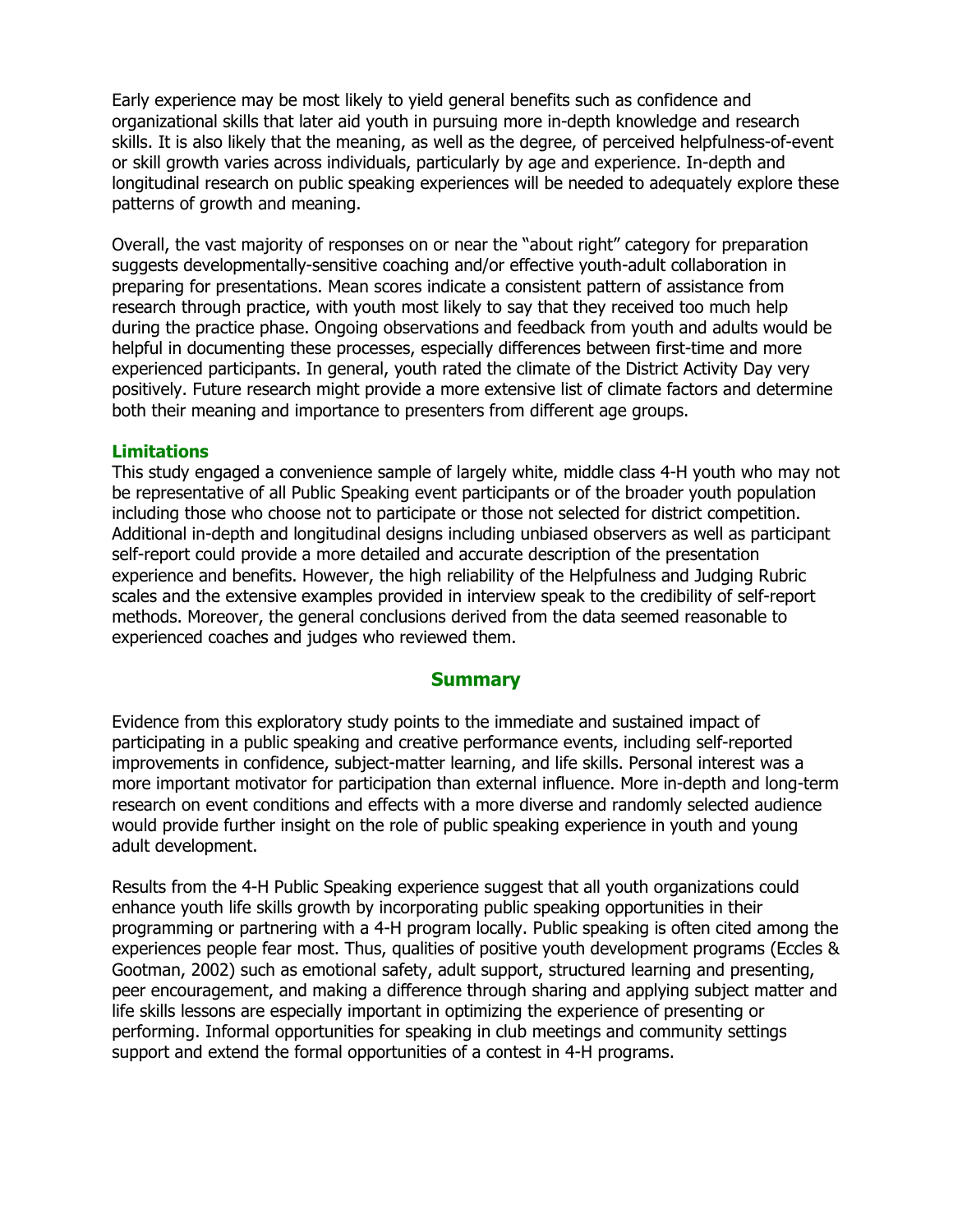## **References**

Brockman, M.S., Tepper, K.H., & MacNeil, C. (2002). Leadership. Retrieved online February 15, 2007 at http://cals-cf.calsnet.arizona.edu/fcs.content.cfm?content=leadership

Eccles, J., & Gootman, J.A. (Eds., 2002). Community programs to promote youth development. Washington, DC: National Academy Press.

Fox, J., Schroeder, D., & Lodl, K. (2003). Life skill development through 4-H clubs: The perspective of 4-H alumni. *Journal of Extension, 41*(6).

Kane, M., Berryman, S., Goslin, D., & Meltzer, A. (1992). The Secretary's Commission on Achieving Necessary Skills: Identifying and describing the skills required by work. Washington, DC: U.S. Dept. of Labor, http://wdr.doleta.gov/SCANS

Kumpfer, K.L., & Alvarado, R. (2003). Family strengthening approaches for the prevention of youth problem behaviors." American Psychologist 58(6/7):457-65.

Lerner, R.M., Lerner, J.V., Almerigi, J.B., Theokas, C., Gestsdottir, S., Naudeau, S., & et al. (2005). Positive youth development, participation in community youth development programs, and community contributions of fifth-grade adolescents: Findings from the first wave of the 4-H Study of Positive Youth Development. Journal of Early Adolescence, 25(1), 17-71.

Michelson, E., Zaff, J.F., & Hair, E.C. (2002). Civic Engagement programs and youth development: A synthesis. Washington, DC: Child Trends. Retrieved online February 5, 2007 at www.childtrends.org/files/Compendium\_Phase1\_Intro.pdf

Wessel, T., & Wessel, M. (1982). 4-H: An American idea, 1900-1980. Chevy Chase, MD: National 4-H Council.

#### Acknowledgements

4-H Extension professionals in the Northwest District of North Carolina provided critical assistance in development and implementation of this evaluation project. They included Barbara Swanson, Terri Bost, April Bowman, Beth Davis, Tracy Carter, Sara Drake, Julie Jones, Peggie Lewis, Morgan Maness, Melissa Staebner, and Judy West.

© Copyright of Journal of Youth Development ~ Bridging Research and Practice. Content may not be copied or emailed to multiple sites or posted to a listserv without copyright holder's express written permission. However, users may print, download or email articles for individual use.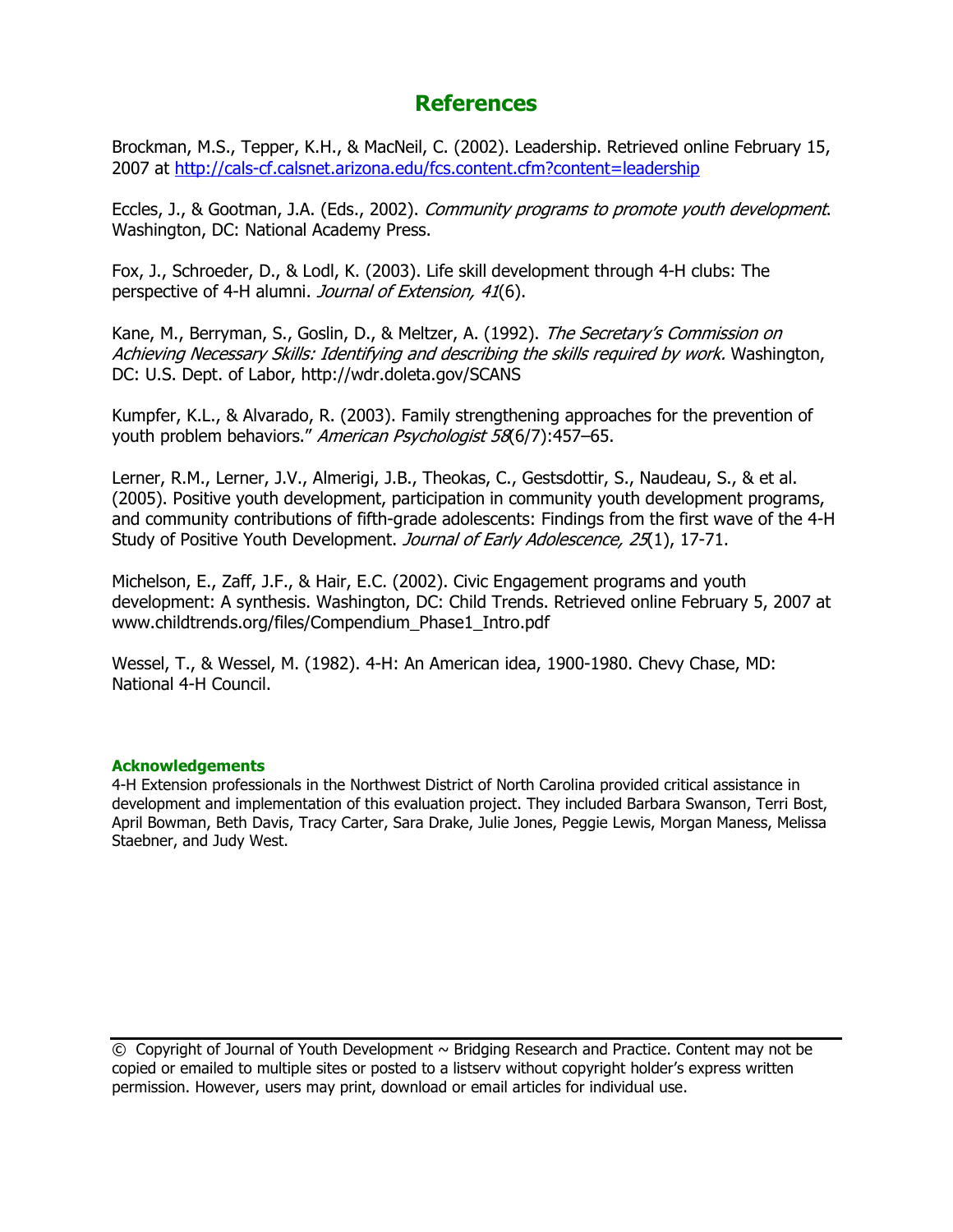#### APPENDIX A

#### 4-H Presentation Skills Learning

You are asked to complete this survey because you are participating in the 2007 4-H presentation activity day in your district. There are no right or wrong answers. Your answers about the program will help 4-H improve the Presentation Skills event in years to come.

Presentation Topic: **Example 20** Presentation format (check one): Individual Group Years in presentation contest: Highest award ever received in presentation contest (county district, or state): Age \_\_\_ Gender \_\_\_ Race \_\_\_\_\_\_\_\_\_\_\_ County \_\_\_\_\_\_\_\_\_\_\_\_\_\_\_\_\_ Why did you decide to do a presentation this year? (check all that apply) a) I was interested in the topic b) I like to speak to groups c) I enjoy competing with my friends d) Someone else (adult or friend) urged me to do it e) Reward (money, a ribbon, etc.) How has participating in this 4-H presentation event (preparation and competing) helped you in each of the following areas? (circle one number for each item): Little Some A Lot Learning about my topic  $1$  and  $2$  and  $3$  and  $4$  and  $5$ Doing research 1 2 3 4 5 Organizing ideas 1 and 1 and 2 and 3 and 4 and 5 Communicating ideas to others  $1 \qquad 2 \qquad 3 \qquad 4 \qquad 5$ Setting and reaching goals  $1 \qquad 2 \qquad 3 \qquad 4 \qquad 5$ Working with others 1 2 3 4 5 Self-confidence  $\begin{array}{cccc} 1 & 2 & 3 & 4 & 5 \end{array}$ 

How much help you received from adults or friends in preparing your 4-H presentation? (circle one number for each item):

|                               | Not as   |  | About |   | More   |
|-------------------------------|----------|--|-------|---|--------|
|                               | much as  |  | right |   | than I |
|                               | I needed |  |       |   | needed |
| Helped me understand my topic |          |  |       | 4 |        |
| Helped me prepare my speech   |          |  |       |   |        |
| Helped me practice my speech  |          |  |       | 4 |        |

Describe your experience at 4-H District Activity Day (circle one number for each item)

|                                       | Not at all |      | Somewhat |  | Very |
|---------------------------------------|------------|------|----------|--|------|
|                                       | True       | True |          |  | True |
| Rules were clearly explained to<br>me |            |      |          |  |      |
| Judges were fair                      |            |      |          |  |      |
| Room was arranged well for me         |            |      |          |  | 5    |
| Audience was friendly                 |            |      |          |  |      |

Thank you for participating in this survey and helping 4-H *make the best better!*